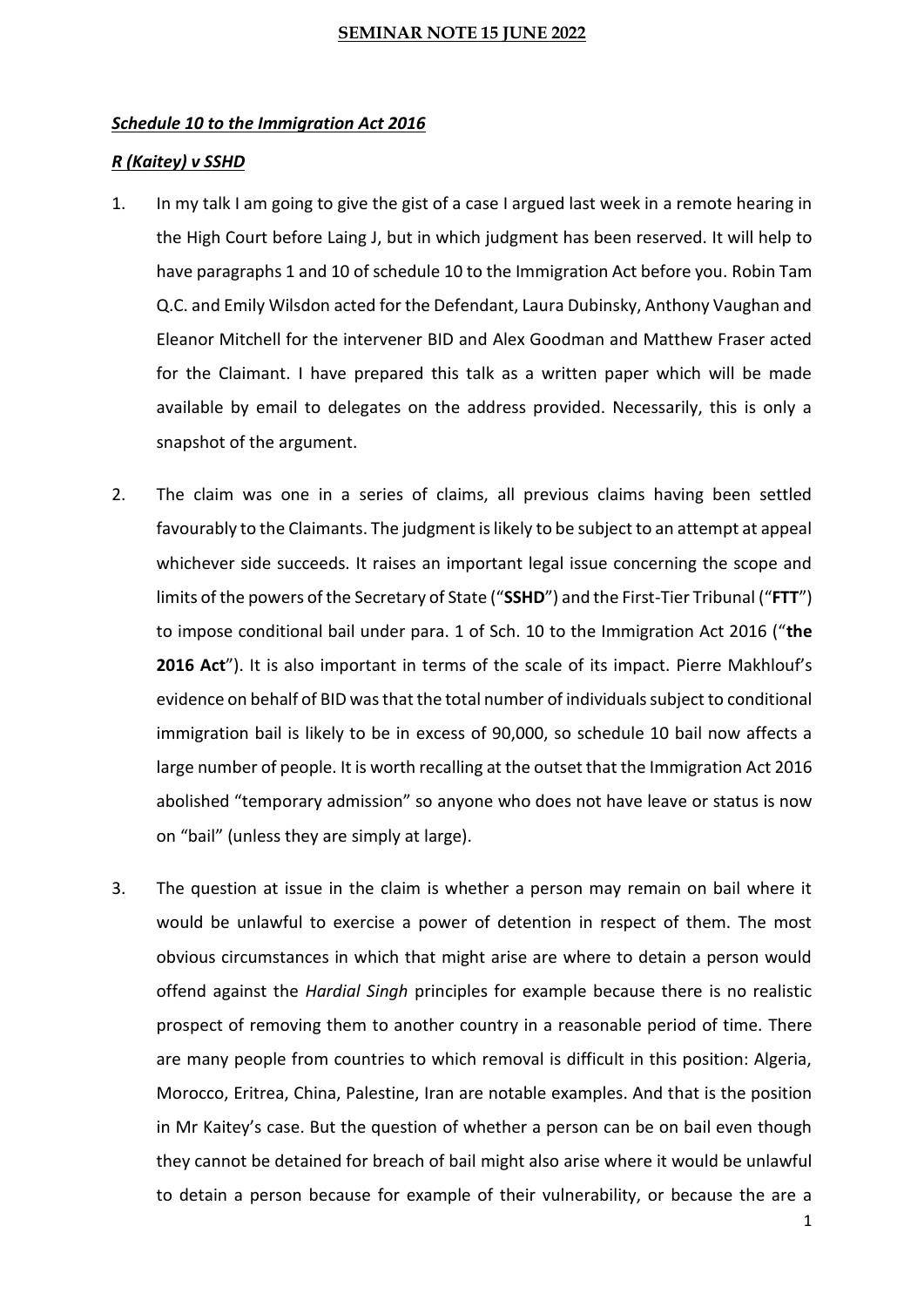trafficking victim, or because they are a disputed minor. A further issue in the claim is whether there are- independently- implied limits on the exercise of the bail powers: whether for example there comes a point when it is unreasonable to maintain bail any longer. The claim has the potential to resolve a longstanding problem, sometimes referred to as "limbo" relating to people who cannot be removed but whom the Secretary of State does not wish to grant leave. Previous case law relating to the system of temporary admission suggested that the harshness of near-indefinite temporary admission was not unlawful.

- 4. The facts were that Mr Kaitey has been in the UK since 2008. The Claimant was released from immigration detention on bail by order of the First Tier Tribunal in January 2011 subject then to electronic monitoring and has been on bail in the 9.5 years since. In that time his bail conditions have been relaxed to the extent that he is no longer subject to electronic monitoring; he is permitted to work and he has committed no further offences. In that time it has also become clear that there is – to use Lord Dyson's words at paragraph 103 of *Lumba* – no realistic prospect of deportation within a reasonable period of time. Were the Claimant to be detained today, he would seek a writ of habeas corpus as Mr Hardial Singh did, or judicial review of his detention on that basis and be released. It is quite obvious- said Mr Kaitey- that a court would say "there has been no progress over the past decade, what has changed; why is there now a realistic prospect of deportation in a reasonable period of time? And there would and could be no answer to that: his detention would not be compatible with the *Hardial Singh* principles. The Defendant did not dispute that: she said she had never even thought about detaining him.
- 5. In *B (Algeria) v SSHD* [2018] A.C. 418 the Supreme Court and before that the Court of Appeal recognised that the term "bail" was a legal term of art with hundreds of years of consistent meaning. The Supreme Court held in that case that because Mr B could not be detained, he could not be held on bail because bail under the Immigration Act 1971 could only subsist where there was an underlying power to detain. That, the Court held, reflects the ordinary meaning of bail, but it went on to hold that the "clearest possible words" could be deployed so as to exclude such a meaning of bail. It is a remarkable judgment in that it distinguished the venerable House of Lords case of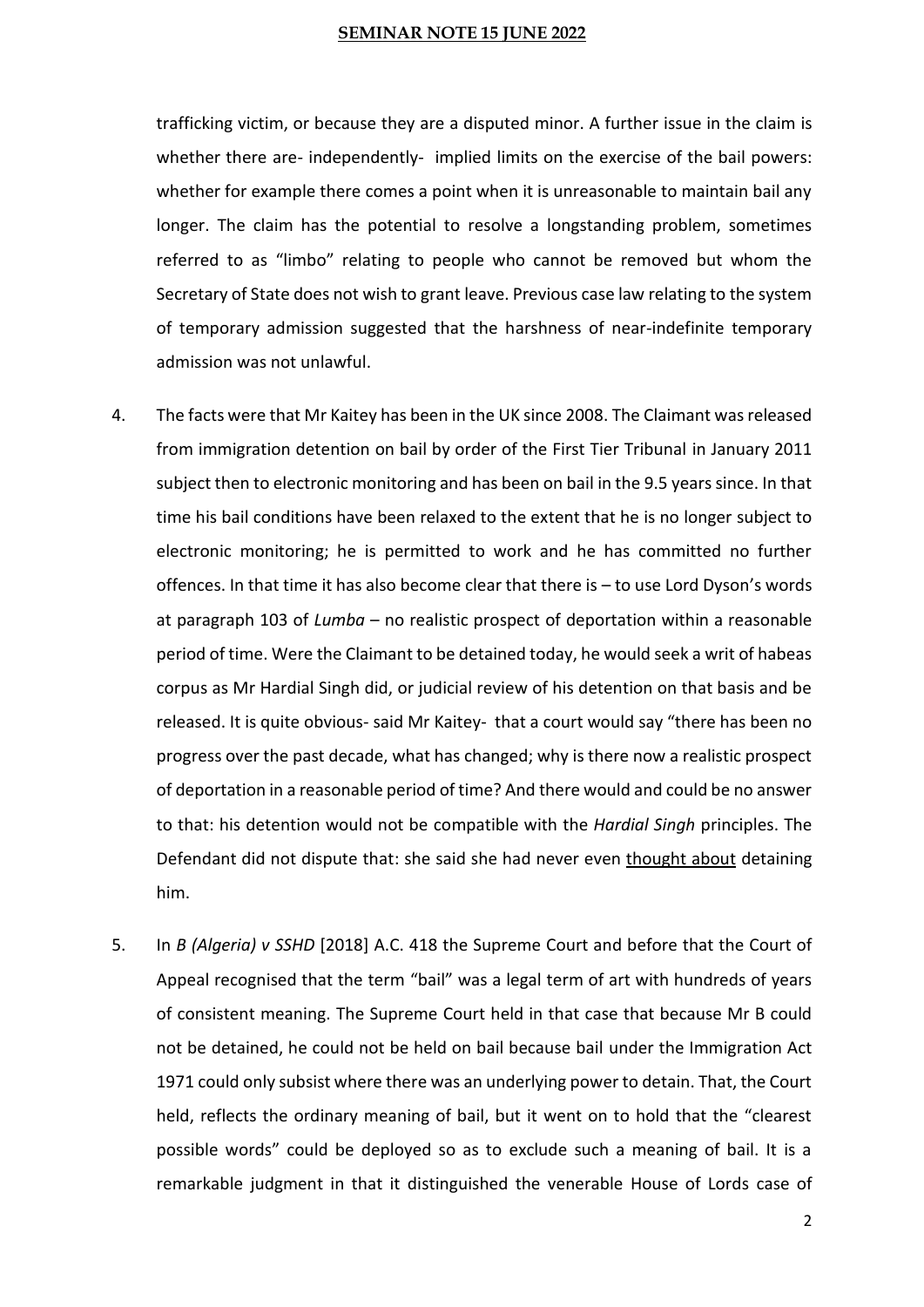*Khadir* which had held that where a person was liable to detention and could be maintained on temporary admission where a detention power existed, even if the power could not be exercised. The Supreme Court held that distinction in respect of temporary admission did not apply to bail powers because the canons of construction which require detention powers to be "strictly and narrowly" construed applied with rigour to such powers. For example at paragraph 29 of the judgment of the Court it was held that:

> "It is a fundamental principle of the common law that in enacting legislation Parliament is presumed not to intend to interfere with the liberty of the subject without making such an intention clear"

- 6. The Claimant therefore argued in *Kaitey that* a grant of conditional immigration bail under the Immigration Act 2016 is also derivative of a power to detain- as is ordinarily the case. For that reason, a writ of habeas corpus may issue so as to bring bail to an end: the writ will issue so as to mark the exhaustion of the power from which the bail derives. For that reason, a corollary of a breach of bail is therefore that a person may be re-detained. And indeed, the Claimant relied centrally on the argument that under schedule 10, where a person breaches a condition of bail granted by paragraph 1(2) to schedule 10 the FTT or Secretary of State "must"- according to paragraph 10(12) of schedule 10 - detain them under the power to which they are liable to detention. The claimant argued that is a clear indication that schedule 10 creates is an ordinary form of bail. The significance is that if it creates an ordinary form of bail, then where a person cannot be detained, they cannot be on bail. *B (Algeria*) does not rule out that parliament could bring into existence what it described as an extraordinary form of bail which operates not along the lines of ordinary bail, but more like a legal status equivalent to the now repealed 'temporary admission' status. Indeed, the contention in *B (Algeria)* was that bail under schedule 2 to the Immigration Act 1971 did operate in just such a way but that argument was rejected. The Supreme Court held that it would require "the clearest possible words" to create an extraordinary form of bail that could persist even where a breach of bail did not entail re-detention.
- 7. The Defendant argued that schedule 10 does just that: it creates an extraordinary form of bail which may be maintained even where a person is not liable to lawful detention.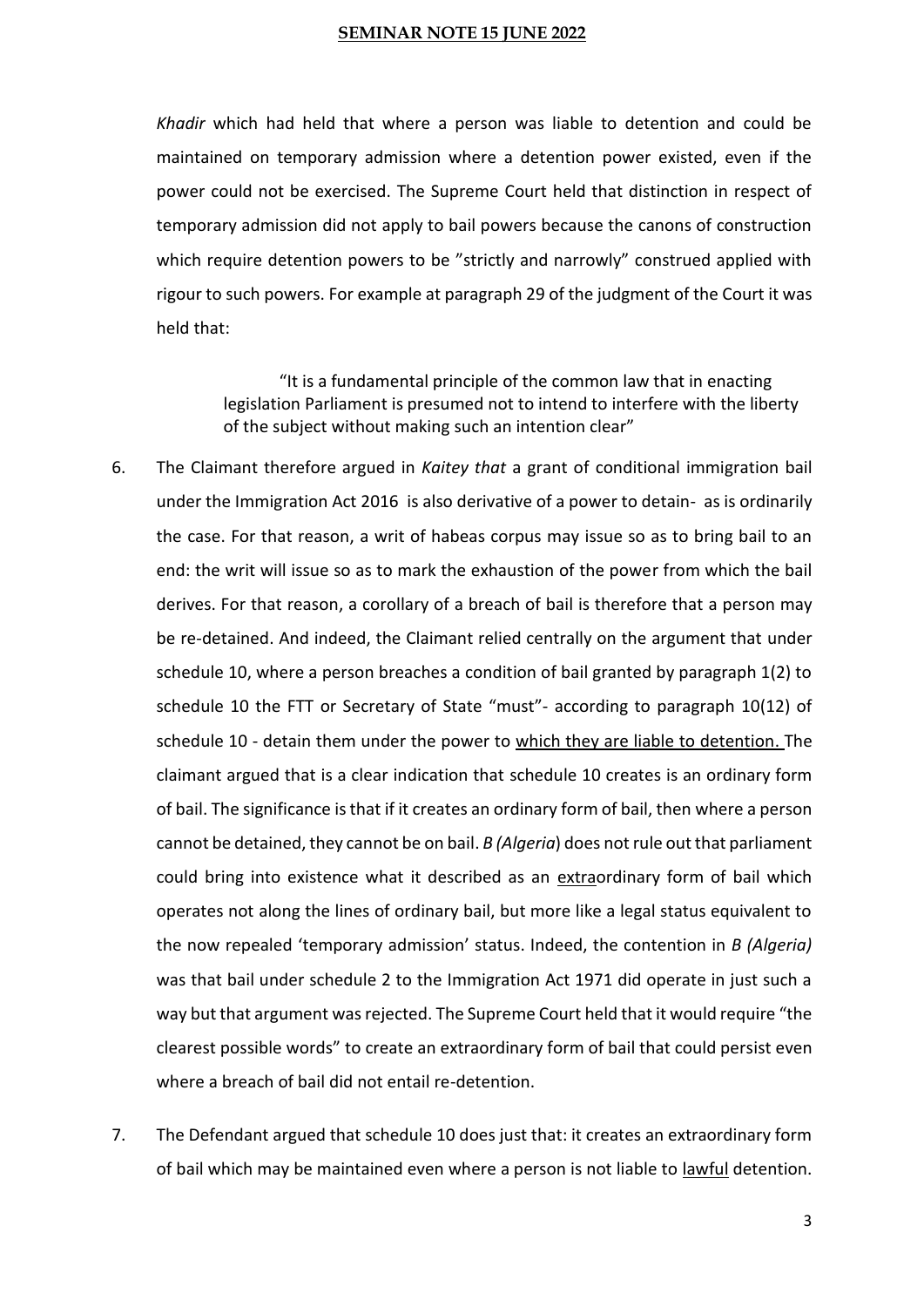In other words, the Defendant contended that in those cases "bail" morphs into something similar to a status like temporary admission or limited leave.

- 8. That means that if detention would exceed or be incompatible with the limits parliament implied into the powers as to the exercise of the power to detain for immigration purposes (as determined in *R v Governor of Durham Prison, Ex p Hardial Singh* [1984] 1 WLR 704), then there is no power to impose immigration bail (and thus no power to impose conditions that "are capable of severely curtailing the liberty of the person concerned"<sup>1</sup>). Alternatively, the Claimant said, if there is any ambiguity, the canons of construction helpfully summarised in *B (Algeria)* and applicable where a statute empowers deprivation of liberty (strictly and narrowly; restrictively; do not presume to authorise tortious conduct absent clear words etc.) reach the same result.
- 9. The Claimant, supported by Bail for Immigration Detainees ("**BID**"), contended that the power to impose conditional bail cannot lawfully be exercised unless the person concerned could be lawfully detained. In that respect the submission in relation to schedule 10 mimicked the findings of the Supreme Court and indeed the Court of Appeal before it as to the essential meaning and function of bail in the common law. In particular, the Claimant submitted that there needs to exist a power, capable of being exercised, by which the Claimant can, if he breaches conditions of bail, be redetained under the powers in paragraph 10 to schedule 10.
- 10. The SSHD, contended on this first point that the imposition of conditional immigration bail is not predicated on a power to lawfully detain a person under immigration powers.
- 11. It was common ground that where there is no prospect of deporting a person, then that person is not liable to detention and consequently no power to impose bail exists. That was because all parties accepted that *Tan Te Lam* was correctly decided and indeed it has not been doubted in half a dozen Supreme Court authoritites since. The Claimant said, on the facts his position is no different to that of *Tan te Lam* and his co-appellants in the Privy Council.

<sup>1</sup> See *B (Algeria) v SSHD* [2018] AC 418 at [29].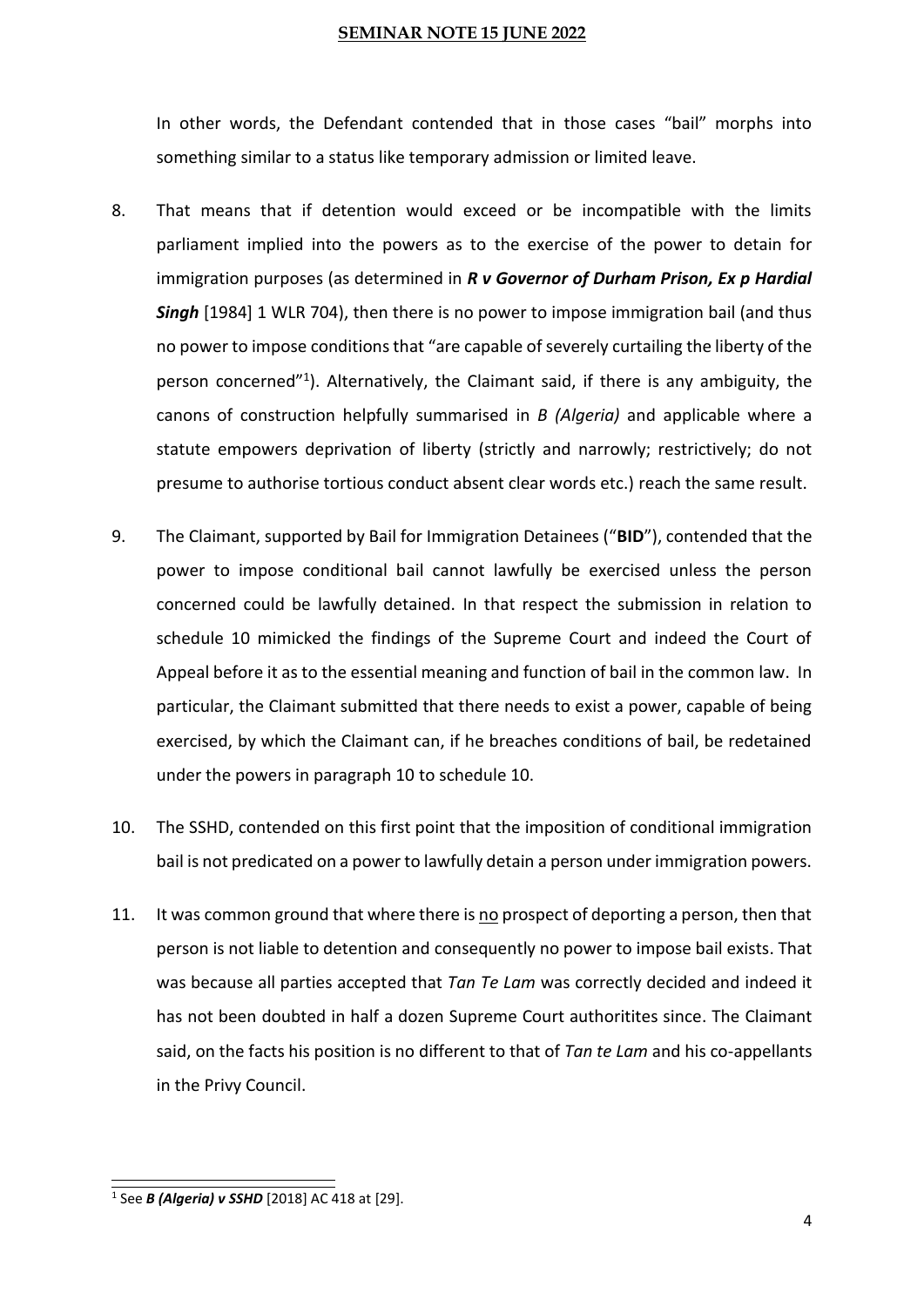12. Broadly put, the legal question might be said to be whether the relatively new provisions governing bail in schedule 10 to the Immigration Act 2016 which have replaced most of the former bail provisions in the 1971 Act should be interpreted in kind with the reasoning in *B (Algeria),* the latest Supreme Court authority on the interpretation of bail powers (under the 1971 Act) or should be steered instead by the 2004 House of Lords' decision in *Khadir* which related to the scope of powers to grant what was then temporary admission, a form of status that has since been removed.

## Article 5

- 13. The Claimant also argued if his interpretation of the statute is not correct as a matter of common law construction, then what results is incompatible with article 5 ECHR.
- 14. Article 5(1) permits detention but only in accordance with a procedure prescribed by law and only for one of the prescribed purposes. By article 5(1)(f) detention "with a view to deportation" is one such prescribed purpose. However, it is well established that the jurisprudence under article 5 roughly mirrors the *Hardial Singh* principles: where there is no realistic prospect of deportation in a reasonable period of time, detention in the meantime is not "with a view to deportation": see *Mikolenko*. Consequently, if the statute permits bail and in turn permits detention for breach of bail of a person who is not liable to be detained because in turn there is no realistic prospect of deportation, then the scheme is incompatible with article 5.

## The Consequence of Bail being Unlawful.

15. The Claimant submitted that the only statutory alternative to bail is what section 3 of the Immigration Act 1971 calls "limited leave". Limited leave is what the Supreme Court said must be granted to the Appellant *George* in circumstances in which he could not be deported. In that case they approved successive grants of conditional limited leave for six month periods. Limited leave is in substance little different to bail, because it can be granted subject to conditions controlling residence, prohibiting work and study, prohibiting recourse to public funds and requiring reporting. The conditions attached to immigration bail additionally include an electronic monitoring condition and a possible curfew condition.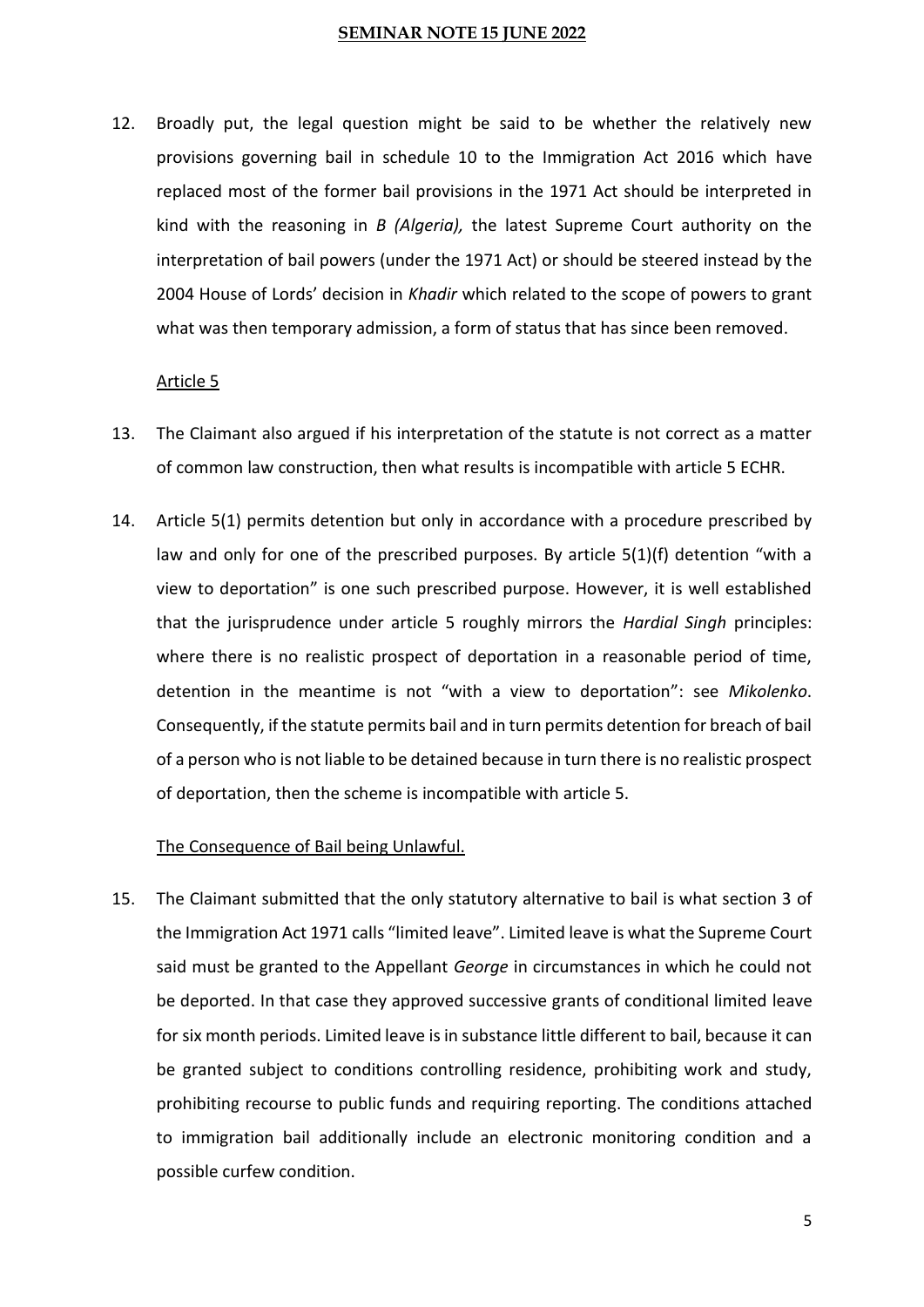- 16. The Claimant argued that there is every reason to suppose that Parliament expects that mechanism to be used rather than a stretched notion of bail for controlling persons whose presence in the UK is undesirable. As a matter of what the Supreme Court called "regularity" or more fundamentally the rule of law, the Claimant submitted it is not acceptable for a person to simply be left in a netherworld without status. That said, the restrictions on leave under section 3 to the Immigration Act 1971 are not much less restrictive, but they do at least mean that a person is on a path to settlement if in the long run there is no resolution to the impasse.
- 17. By contrast, the Secretary of State's case was that the court should sanction a netherworld where a person has no rights or obligations or even any status other than their very presence being criminalised yet being unable to escape that state is offensive to any civilised notion of humanity and to the rule of law.
- 18. The SSHD's case was that she can lawfully keep people on conditional immigration bail long after it would cease to be lawful to detain them under immigration powers (for example because there is no prospect of deporting the individual or no realistic prospect within a reasonable period). The main effect of that rather than a restricted and conditioned form of leave is to suspend or limit people's ability to establish stability or a private life which correspondingly attracts less weight in any ultimate attempt to resolve the limbo.

## Schedule 10- a bit more detail

- 19. Paragraph 1(1) provides that the Secretary of State may grant a person bail if they are being detained under any of the immigration detention powers.
- 20. Paragraph 1(2) to schedule 10 to the Immigration Act 2016 provides:

(2) The Secretary of State may grant a person bail if the person is liable to detention under a provision mentioned in subparagraph 1.

21. There are three points to note: First, it is a power to grant bail conferred on the Secretary of State not on the FTT. Second, it is the power to grant bail: contrast para 1(5) which is not a power at all, it is declaratory. I shall come to this in turn. Third it is a power to grant bail to a person who is liable to detention. The meaning of liable to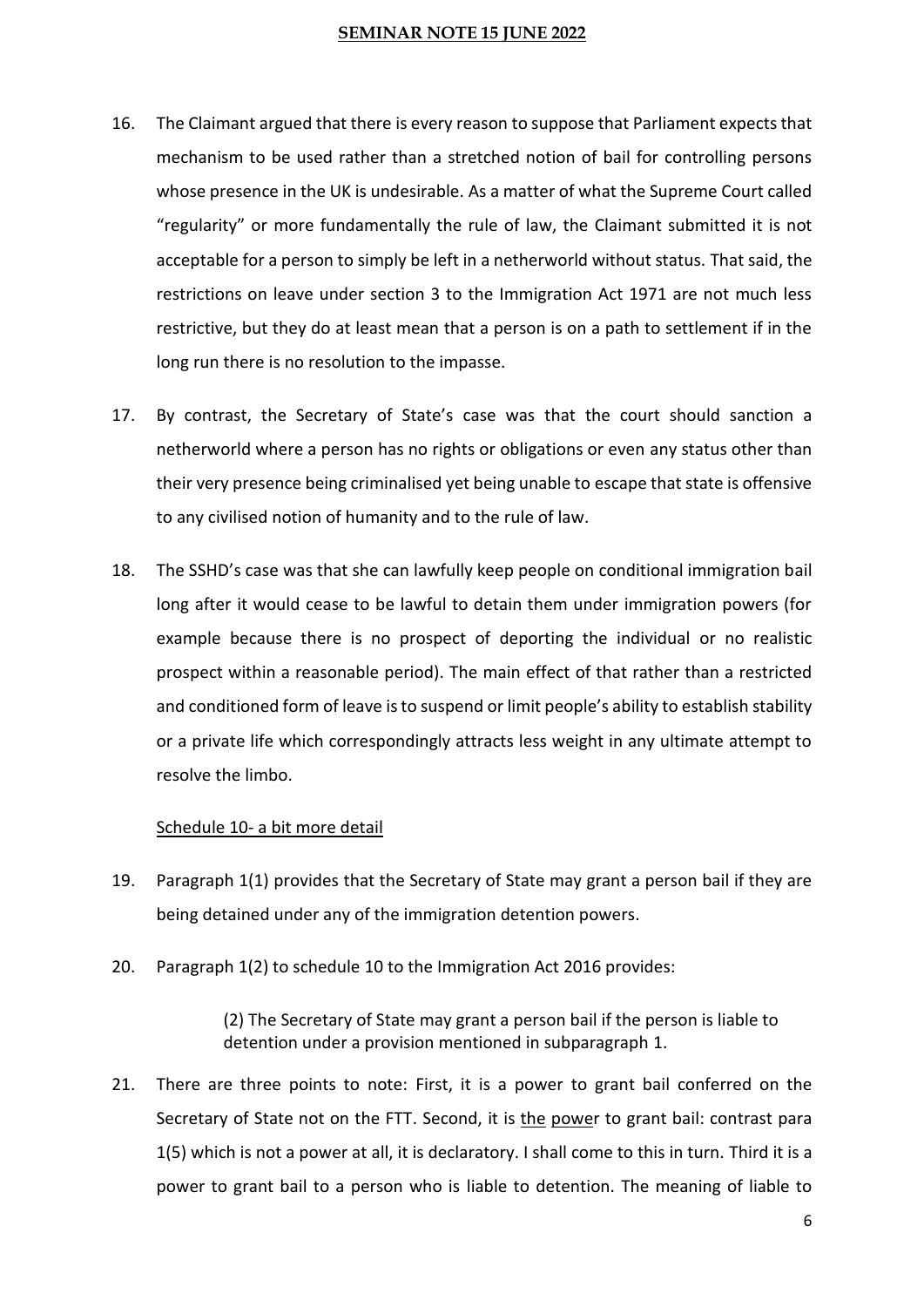detention is a main point at issue in this claim. The Claimant says it is limited to a person who is liable to lawful detention.

- 22. The Defendant's position is that a power can exist even where to exercise that power would in respect of a given person be unlawful. The Defendant then extends the notional existence of the power to mean therefore that a given person can be liable to detention even where they cannot be lawfully detained on the basis that hypothetically, but for the fact it is unlawful to actually apply a power to detain them, that power would apply if it could apply.
- 23. Paragraph 1(5) to schedule 10 is the key provision. This provides that

A person may be granted and remain on immigration bail even if the person can no longer be detained if (a) the person is liable to detention under a provision mentioned in sub paragraph 1, or (b) the Secretary of State is considering whether to make a deportation order against the person under section 5(1)

- 24. Paragraph 10 to schedule 10 provides a series of powers of arrest and detention in the case of a breach or apprehended breach of bail. First, a person may be arrested, then they may be detained under the authority of the secretary of state to determine whether they have breached or are likely to breach bail, and then by paragraph 10(12) if it is decided that a person has breached bail, or is likely to do so the Secretary of State or the FTT as the case may be MUST either direct that the person be detained under the power to which they are liable to detention under paragraph  $1(1)$  or grant the person bail
- 25. Paragraph 10(12) thus makes it mandatory to detain a person who is liable to detention under the powers mentioned in paragraph 1(1) for breach of bail condition, or to re-bail them. Unlike the initial power of arrest for breach of condition, the re-detention here is under the power to which that person is liable to detention. The Claimant argued that is therefore integral to the statutory scheme read as a whole that a breach of bail may entail re-detention pursuant to the underpinning power to which that person is liable to detention. It is therefore evident that the scheme, when it refers to a person "Liable to detention" under a provision in paragraph 1(1) is referring to a person who may lawfully be detained under such a provision. And it is also evident that the scheme adopts the ordinary approach to bail that bail falls within the ambit of the underlying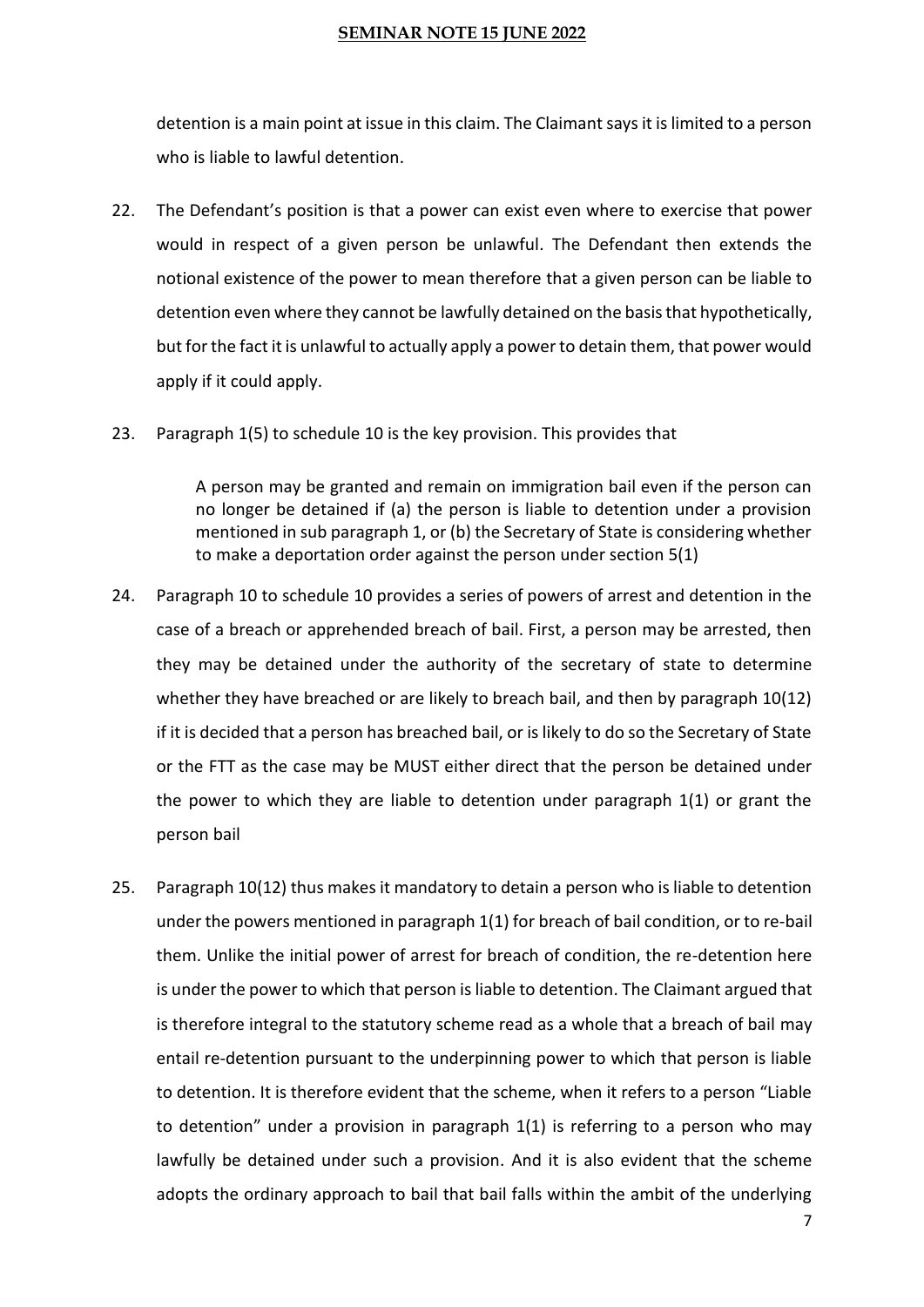detention power. It does not adopt what Lord Lloyd Jones at para 31 **B (Algeria)** called the extraordinary alternative which the Defendant asserted.

- 26. Putting the matter the other way round, if a person could be granted bail because they were "liable to detention" but that did not mean liable to *lawful* detention, then paragraph 10(12) is mandating that the relevant authority must detain a person unlawfully- it requires a person such as in the Claimant's case to be falsely imprisoned! Thus, for example if he breaches the conditions by, say, working in a job not on the SOL, etc. then his re-detention is mandated under paragraph 2(3) even though that detention would be *Hardial Singh* incompatible.
- 27. Returning to Para 1(5) to schedule 10 which says that a person may remain on bail if they are liable to detention even if they "can no longer be detained". The Claimant argued that this refers not to people who are not liable to lawful detention because that makes a nonsense of the power to re-detain. It clarifies that when a person is granted conditional bail that is lawful even though implicit within such a grant will be recognition that while they are liable to detention, it is not proportionate or justified to detain them.
- 28. The Secretary of State's case focused on the history of the legislation. It was argued that section 61 of the Immigration Act 2016 was passed so as to reverse the decision in *B (Algeria)* and that section 1(5) was a successor to that provision. It was said that the intention of parliament was to use the "clearest possible words" so as to dislodge the usual meaning of "bail" and to permit bail where a person could not be detained for a breach of bail.
- 29. BID argued in the alternative, with the support of the Claimant that if the Claimant's interpretation is wrong, then the bail powers must themselves be presumed to be subject to constraints of a *Padfield* and *Wednesbury* type. That is undoubtedly correct, and the Defendant indeed agreed to an extent with that, though not so far as to accept the *Hardial Singh* limitations could be adapted to bail powers.
- 30. A further point for the SSHD was that the Claimant should have pleaded a separate ground for judicial review to establish that, applying *RA (Iraq) v Secretary of State for the Home Department* [2019] 4 WLR 132, the Claimant should be granted leave